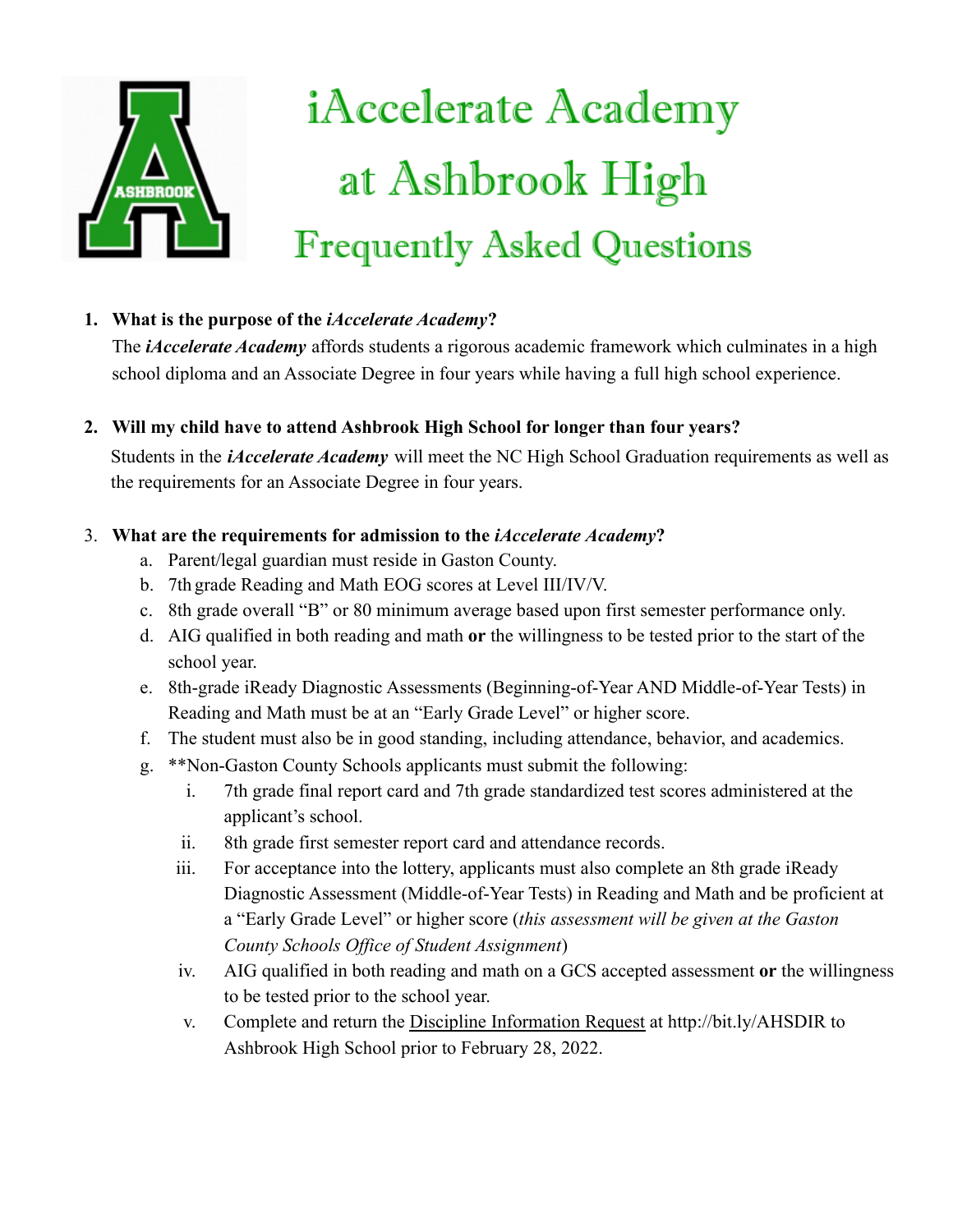

# iAccelerate Academy at Ashbrook High **Frequently Asked Questions**

**4. Who can apply to the** *iAccelerate Academy* **and how are students selected?** Incoming ninth grade students that meet entrance requirements may apply. (See  $\#3$ )

### **5. What are the requirements for continued enrollment in the** *iAccelerate Academy***?**

Parent/legal guardian must maintain residency in Gaston County. The student must be in good standing including appropriate attendance, behavior, and academics. The student must remain in good standing with Gaston College.

#### **6. Why can high school students take college classes?**

Success in today's global economy may require a two-or four-year degree. Through Career & College Promise (CCP), qualified high-school-age students in North Carolina have the opportunity to pursue this option - tuition free - while they are in high school, allowing them to get a jumpstart on their college preparation.

#### **7. Which pathway will the** *Academy* **students follow?**

Students in the *iAccelerate Academy* will follow the College Transfer Pathway. The College Transfer Pathway provides tuition-free course credits toward an Associate in Arts Degree or Associate in Science Degree that will transfer seamlessly to any public college or university or participating private college or university.

**8. Why is it important for a student to complete an Associate Degree rather than just complete a college pathway?**

Students who complete an Associate Degree will satisfy all of the general education requirements for all sixteen of the North Carolina Public Universities, over thirty North Carolina Independent Institutions, and many out-of-state colleges or universities. This means all of the credits will transfer and a student will typically only have to complete two more years to earn a Bachelor's Degree. Students who only complete a college pathway are not guaranteed that all general education requirements will be met and will potentially have to spend more than two years to earn a Bachelor's Degree.

## **9. Will my student be allowed to participate in school activities such as sports, clubs, etc.?**

Yes, students will be exposed to a full high school experience.